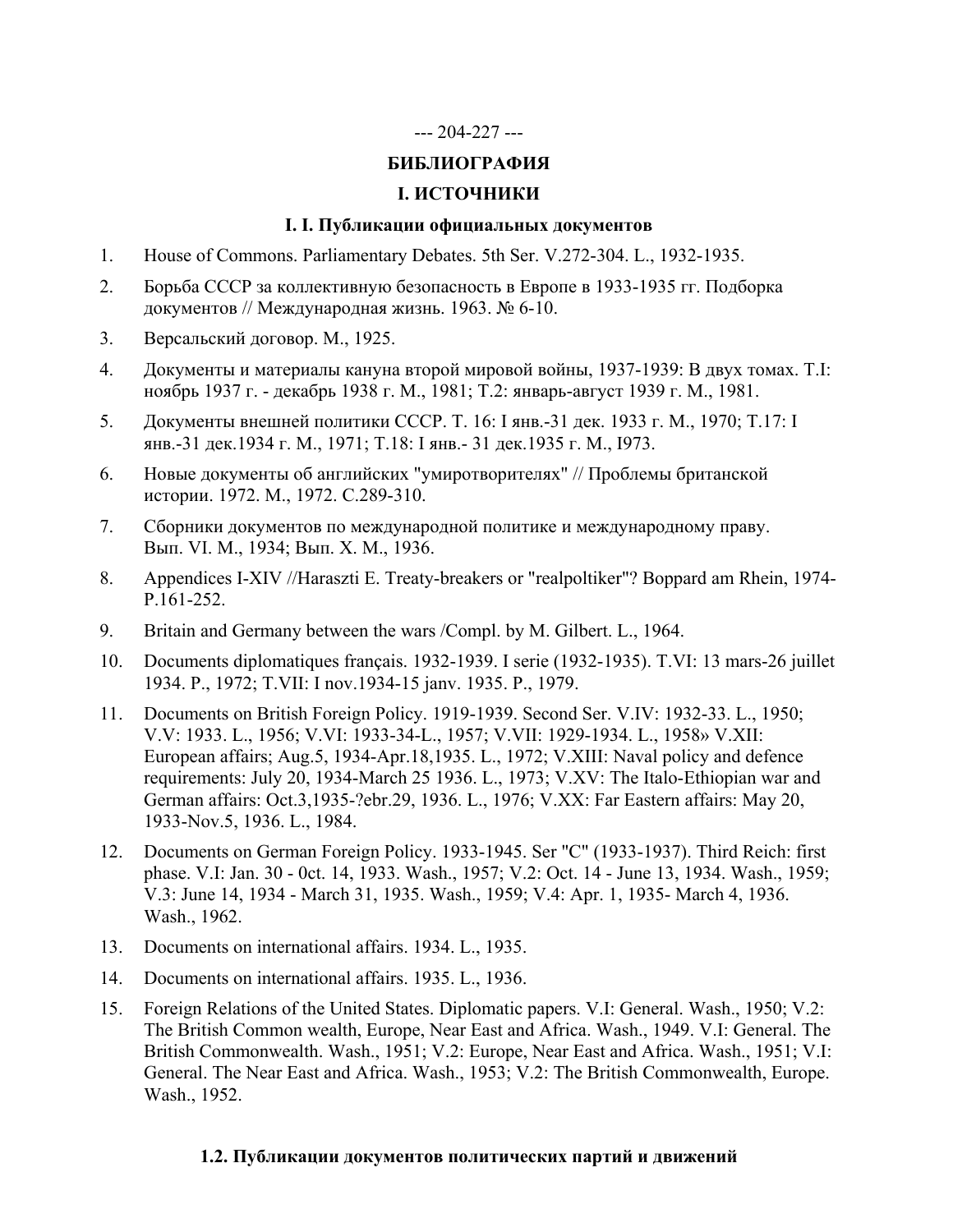- 16. VП конгресс Коммунистического интернационала и борьба против фашизма и войны. Сборник документов. М., 1975.
- 17. ХУII съезд Всероссийской коммунистической партии (большевиков). Стенографический отчет. М., 1934.
- 18. Documents on Nazism. 1919-1945. N.Y., 1975.
- 19. Labour's foreign policy. Proposals for discussion... L.,1934.
- 20. Minutes of a meeting of the general council of the League of Nations Union held Dec. 13- 14-1934. L., 1935.
- 21. Livingstone D.A. The peace ballot. The official history. L.,1935.
- 22. The problem of the air. L., 1935.
- 23. Treaty revision and the Covenant of the League of Nations. L., 1933.

# **1.3. Сборники выступлений, мемуары, дневники государственных и общественных деятелей и дипломатов**

- 24. Черчилль В. От войны до войны. Кн.1. Нью-Йорк, 1954.
- 25. Эмери Л. Моя политическая жизнь. М., I960.
- 26. Amery L. My political life. In 3 vols. Vol.3. L., 1953.
- 27. Attley C. As it happened. Melbourne, 1954.
- 28. Baldwin S. and oth. Happiness and success. L., 1936.
- 29. Idem. On England and other addresses. L., 1933.
- 30. Idem. Service of our lives. L., 1937.
- 31. Idem. This torch of freedom. L., 1936.
- 32. Cecil E.A.R. A great experiment. L., 1941.
- 33. Churchill W.S. While England Slept. L., 1938.
- 34. Cooper D. Old men forget. N.Y., 1954.
- 35. Dalton H. The fateful years. L., 1957.
- 36. Davidson J.C.C. Memoirs of a conservative. Ed. by R. Rhodes James. L., 1969.
- 37. Eden A. The Eden memoirs. Facing the dictators. L., 1960.
- 38. Eden A. Foreign affairs. N.Y., 1970.
- 39. Halifax Ed. Fullness of days. L., 1957.
- 40. Hankey M. Diplomacy by conference. L., 1946.
- 41. Hoare S. Nine troubled years. L., 1954.
- 42. In pursuit of peace. Ed. by Gooch Y.P.,L., 1933.
- 43. Jones I. A diary with letters. L., 1954.
- 44. Kirkpatrick I. The inner circle. L., 1959.
- 45. Macmillan H. Winds of change: 1914-1939. N.Y., 1966.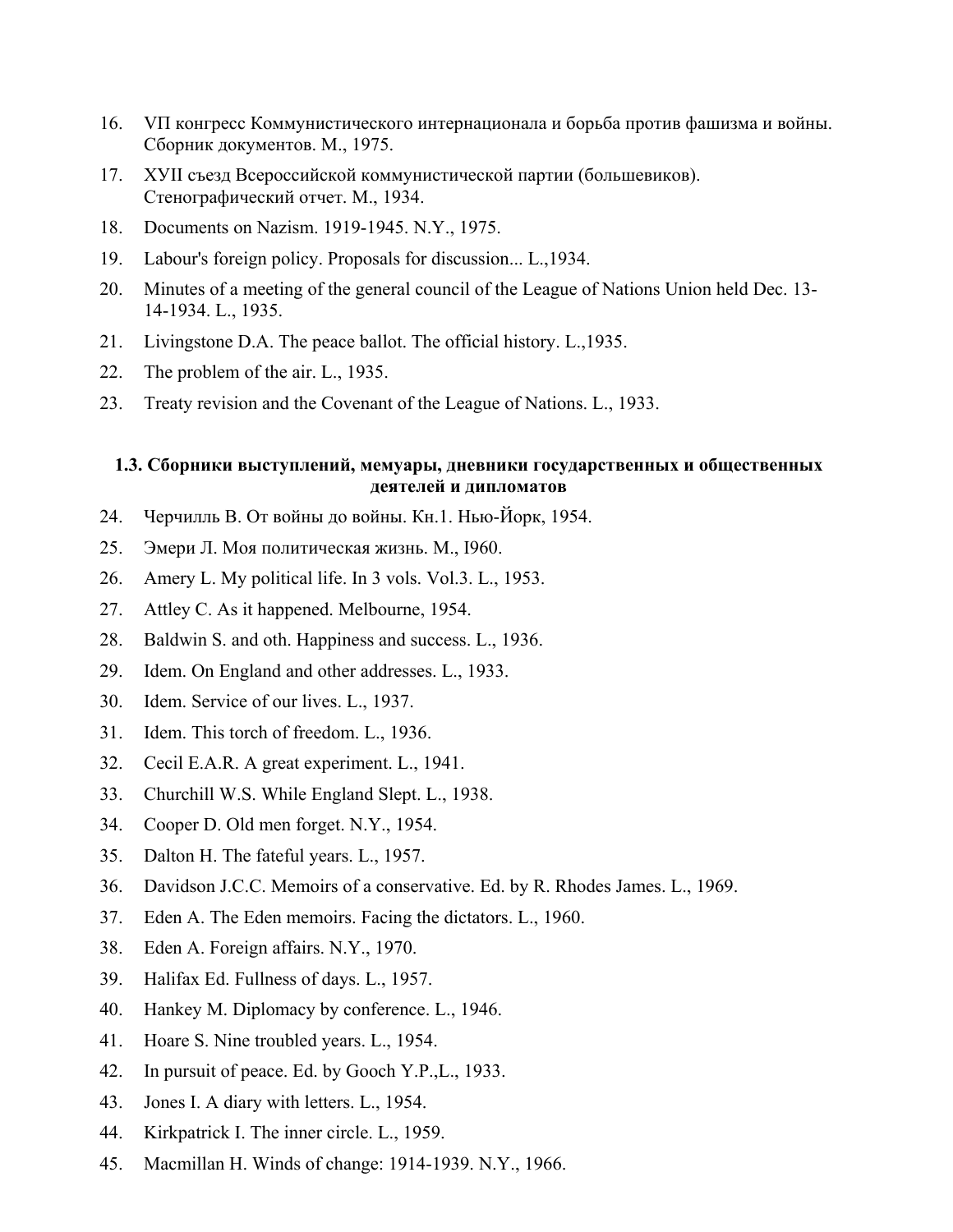- 46. Hicolson H. Diaries and letters. L., 1966.
- 47. Noel-Baker Ph. The First Disarmament Conference. Oxford,,1979
- 48. The Prince on the League and the Empire. L., 1930.
- 49. Rowse A.L. Memories of men and women, American and British. L., 1978.
- 50. Selby W. Diplomatic twilight. L., 1953.
- 51. Simon J. Retrospect. L., 1952.
- 52. Vansittart R. Bones of contention. L., 1945.
- 53. Idem. The mist procession. L., 1958.
- 54. Webb B. The diaries of Beatrice Webb. In 4 vols. V.4. Cambridge (Mass.), 1985.
- 55. Додд У. Дневник посла Додда. М., 1961.
- 56. Майский И.М. Воспоминания советского посла в Англии. М., I960.
- 57. Он же. Воспоминания советского посла. В 2-х кн. Кн.2, М., 1971.
- 58. Он же. Кто помогая Гитлеру. М., 1962.
- 59. Он же. Страницы из дневника //Новая и новейшая история. 1966. № 6. C.118-131. 1967. № 1. С. 102-114.
- 60. Путлиц В.Г.цу. По пути в Германию. М., 1957.
- 61. Табуи Ж. Двадцать лет дипломатической борьбы. М., I960.
- 62. Эррио 3. Из прошлого. Между двумя войнами. I9I4-I936. М., 1958.
- 63. Beck J. Przemowienia, deklaracje, wywiady. W-wa, 1938.
- 64. Beck J. The final report. N.Y., 1957.
- 65. Diplomat in Berlin. 1933-1939. H.Y.,L., 1968.
- 66. Gawroński J. Moja misja w Wiedniu. 1932-1938. W-wa, 1965
- 67. Papen F.von. Memoirs. L., 1952.
- 68. Rauschning H. The voice of destruction. N.Y., 1940.
- 69. Shirer W. The Berlin diary. N.Y., 1943.
- 70. Tabouis G. They celled me Cassandra. N.Y., 1942.
- 71. Wilson H. Diplomat between wars. N.Y., 1941.
- 72. Wysocki A. Tajemnice dyplomatycznego sejfu. W-wa, 1974.
- 73. Wodzicki R. Wspomnienia. Poznan, 1965.

## **1.4. Периодические издания**

- 74. Военный вестник. 1933-1936.
- 75. Военный зарубежник. 1933-34.
- 76. Военно-воздушный флот. 1933-1937.
- 77. Война и революция. 1933-1937.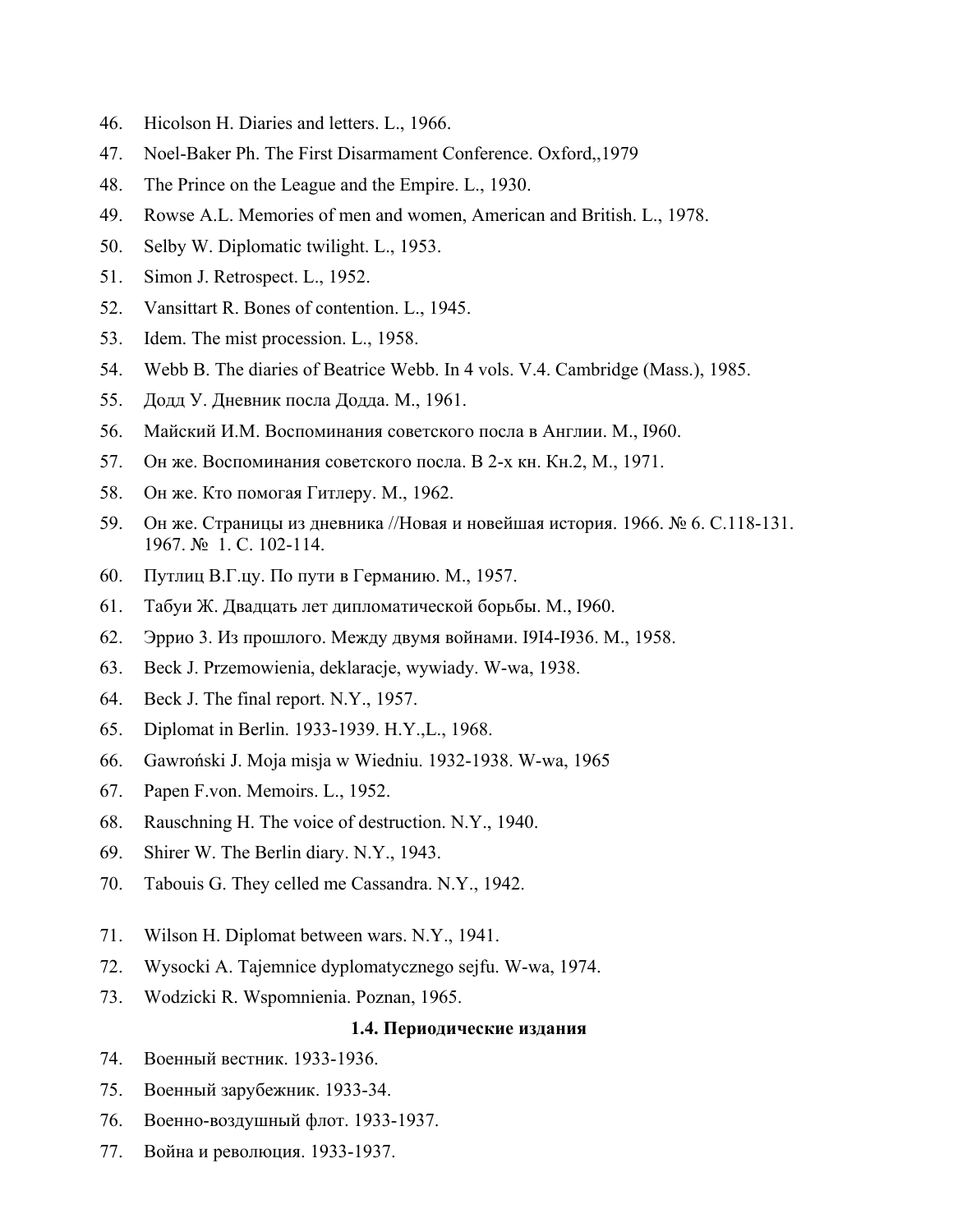- 78. Известия. 1933-1935.
- 79. Коммунистическая революция. 1933-1935.
- 80. Коммунистический интернационал. 1933-1935.
- 81. Международная жизнь. 1988-1990.
- 82. Мировая экономика и международные отношения. 1989-1990.
- 83. Мировое хозяйство к мировая политика. 1933-1936.
- 84. Морской сборник. 1933-1935. Новый мир. 1933-1935,
- 85. Тихий океан. 1934-1935.
- 86. Army, Havy and Air Force Gazettе. 1933-1936.
- 87. The Economist. 1934-1935.
- 88. The Fortnightly Review. 1932-1936.
- 89. The Great Britain and the East. 1934-1936.
- 90. The Labour Monthly. 1933-35.
- 91. The Times. 1933-1935.
- 92. The Quarterly Review. 1933-1936.
- 93. The World Today. 1934-35.

## **1.5. Справочная литература**

- 94. Британская империя. М., 1943.
- 95. Варга Е. Между VI и VП конгрессами Коминтерна. М., 1935.
- 96. Внешняя торговля капиталистических стран. Статистический сборник, 1929-1936. М., 1937.
- 97. Вооружения капиталистических стран. М., 1938.
- 98. Иностранные армии. Справочник. М., 1934.
- 99. The British empire. Oxford, 1937.
- 100. Butler D.E., Butler G. British political facts, 1900-1985. K.Y., 1986.
- 101. Faber J. Conflicts and Cooperation. Amsterdam, 1987.
- 102. Tiley J., Gaselfe S.R. The Foreign Office. L., 1933.

### **1.6. Памфлеты, публицистика, обзоры**

- 103. "Бдительные". Расследование о мире. М.^Е., 1936.
- 104. Вудман Д. Германия вооружается. М., 1935.
- 105. Генри Э. Гитлер над Европой. М., 1935.
- 106. Гнедин Е. Разоружение узел международных противоречий. М., 1934.
- 107. Головин Н.Н. К чему идет Великобритания? Рига, 1935.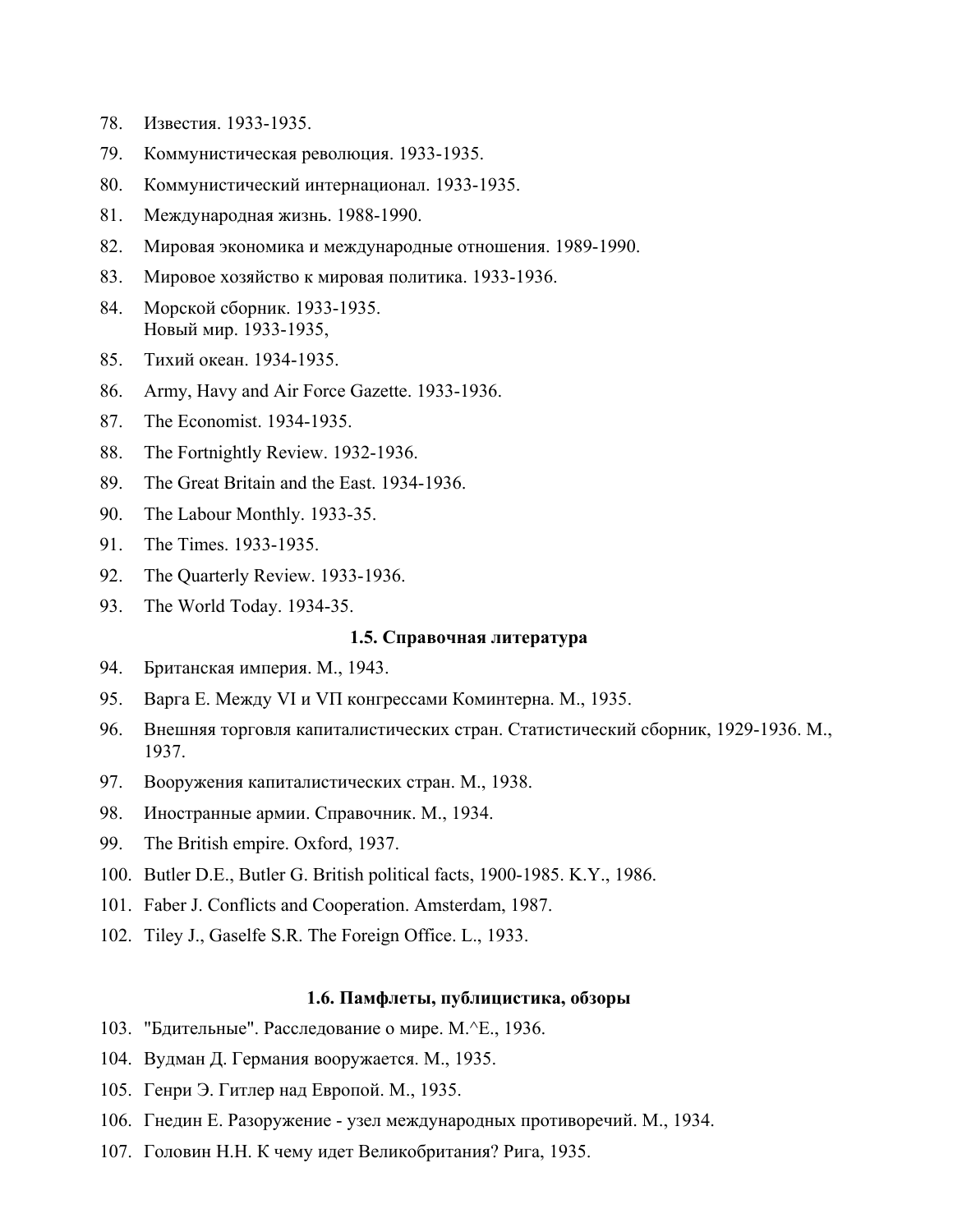- 108. Гровс. За дымовой завесой. М., 1934.
- 109. Звавич И, Предисловие: Ко второму изданию // Обст Э. Англия, Европа и мир. М.-Л., 1931. С.5-19.
- 110. Зигфрид А. Англия наших дней. М., 1925.
- 111. Он же. Кризис Британии IX века. М., 1931.
- 112. Илимский Д. Пути Британской империи. M.-Л., 1928. .
- 113. Кольский.А. Лига наций. М., 1934.
- 114. Обст Э. Англия, Европа и мир. М.-Л., 1931.
- 115. Олдингтон P. Co6p. coч. B 4-х т. Т.2. М.,. 1984.
- 116. Пейдж А. Внешняя политика английского империализма. М., 1938.
- 117. Потемкин В.П.- Период перед второй мировой войной и борьба Советского Союза за мир. Магадан, 1944.
- 118. Радек К. Внешняя политика Великобритании//"Бдительные". Расследование о мире. М.-Л., 1936. С.V-XXI.
- 119. Радек К. Подготовка борьбы за передел мира. М., 1934.
- 120. Спектатор. Англия на перепутье. М.-Л., 1926.
- 121. Тайный интернационал. М., 1935.
- 122. Татарченко E. Воздушная война. В освещении иностранной литературы. М., 1933.
- 123. Хорватский В.Л. Лига наций. М., 1937.
- 124. Хэксли С. английские консерваторы у власти. М., 1940.
- 125. Эренбург И. Англия. М.-Л., 1931.
- 126. Ackworth В. The restoration of England's sea-power. L.,1935«
- 127. Banks R.M. The conservative outlook. L., 1929.
- 128. Cambon J., Kuhlman H. von, Chamberlain A. and oth. The foreign policy of the powers. N.Y., 1935.
- 129. Chaput R.A. Disarmament in British foreign policy. L.,1935.
- 130. Coatman J. Magna Britannia. L., 1936.
- 131. Gathorne-Hardy A.J. A short history of international relations. L., 1936.
- 132. Greaves H.R.G. The prevention of war. L., 1934.
- 133. Idem. Reactionary England and other essays. L., 1936.
- 134. Grigg E. British foreign policy. N.Y., 1944.
- 135. Jerrold D. Britain and Europe. L., 1941.
- 136. Mosley 0. The Greater Britain. L., 1934.
- 137. Pascal R. The Nazi dictatorship. L, 1934.
- 138. Russell B. Which way; to peace. L.. 1936.
- 139. Salter A. Security. Can we retrieve it? L.-, 1933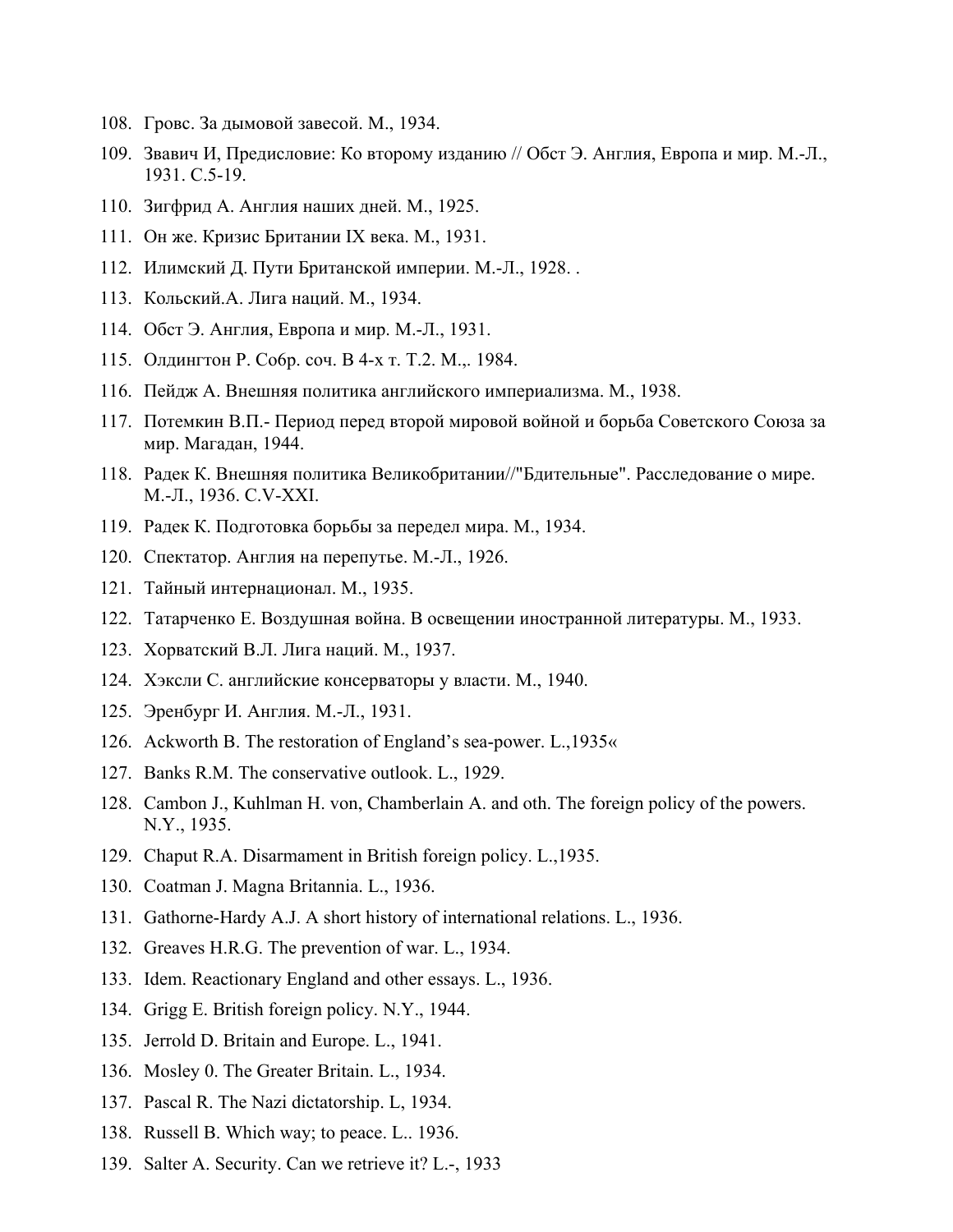- 140. Schwarzchild L. World in trance. L., 1944.
- 141. Toynbee A.J. (ed.). Survey of international affairs. 1934. L., 1935.
- 142. Idem. Survey of international affairs. 1935. V.1-2; L., 1935.
- 143. /Vindicator/. A strong hand at the helm. L., 1933.

#### **ЛИТЕРАТУРА**

### **2.1. Коллективные исследования**

- 144. Европа XX века: проблемы мира и безопасности. М., 1985.
- 145. История второй мировой войны. В 12-ти т. T.I. М., 1973.
- 146. История дипломатии. В 3-х т. Т.З. М., 1946.
- 147. История дипломатии. В 5-!и т. Т.З, М., 1965
- 148. История КПСС. В 6-ти т. Т.4. Кн.2. М.:, 1971.
- 149. История международных отношений и внешней политики СССР. В 3-х т. T.I. М., 1986.
- 150. Проблема коллективной безопасности в Европе. Варшава, 1955.
- 151. СССР в борьбе против фашистской агрессии, 1933-1945. М., 1986.
- 152. 60 лет борьбы СССР за мир и безопасность. М., 1978.
- 153. The Baldwin age. L., 1960.
- 154. Diplomats. Wash., 1952.

#### **2.2. Биографии.**

- 155. Виноградов К.Б. Дэвид Ллойд-Джордж. М., 1970.
- 156. Малафеев K.А. Луи Барту. М., 1988.
- 157. Трухановский В.Г. Антонии Иден. М., 1976.
- 158. Он же. Уинстон Черчилль. М., 1977.
- $\mathbb{R}^{N_{\text{a}}}$ 159. Чекин Д. Джеймс Рамсей Макдональд. М., 1929.
	- 160. Шейнис 3.И. Максим Максимович Литвинов. М., 1989.
- 161. Aster S. Anthony Eden. L., 1976.
- 162. Baldwin A.W. My father. L., 1955.
- 163. Barros. J. Betrayal from within: Joseph Avenol, Secretary-General of the League of Nations. New Haven, 1969.
- 164. Idem. Office without power: Secretary-General Sir Eric Drummond, 1919-1933. Oxford, 1979.
- 165. Birkenhead. Halifax. L., 1965.

167. Broad L. Sir Anthony Eden. L., 1955.

<sup>166.</sup> Brendon P. Winston Churchill. L., 1984.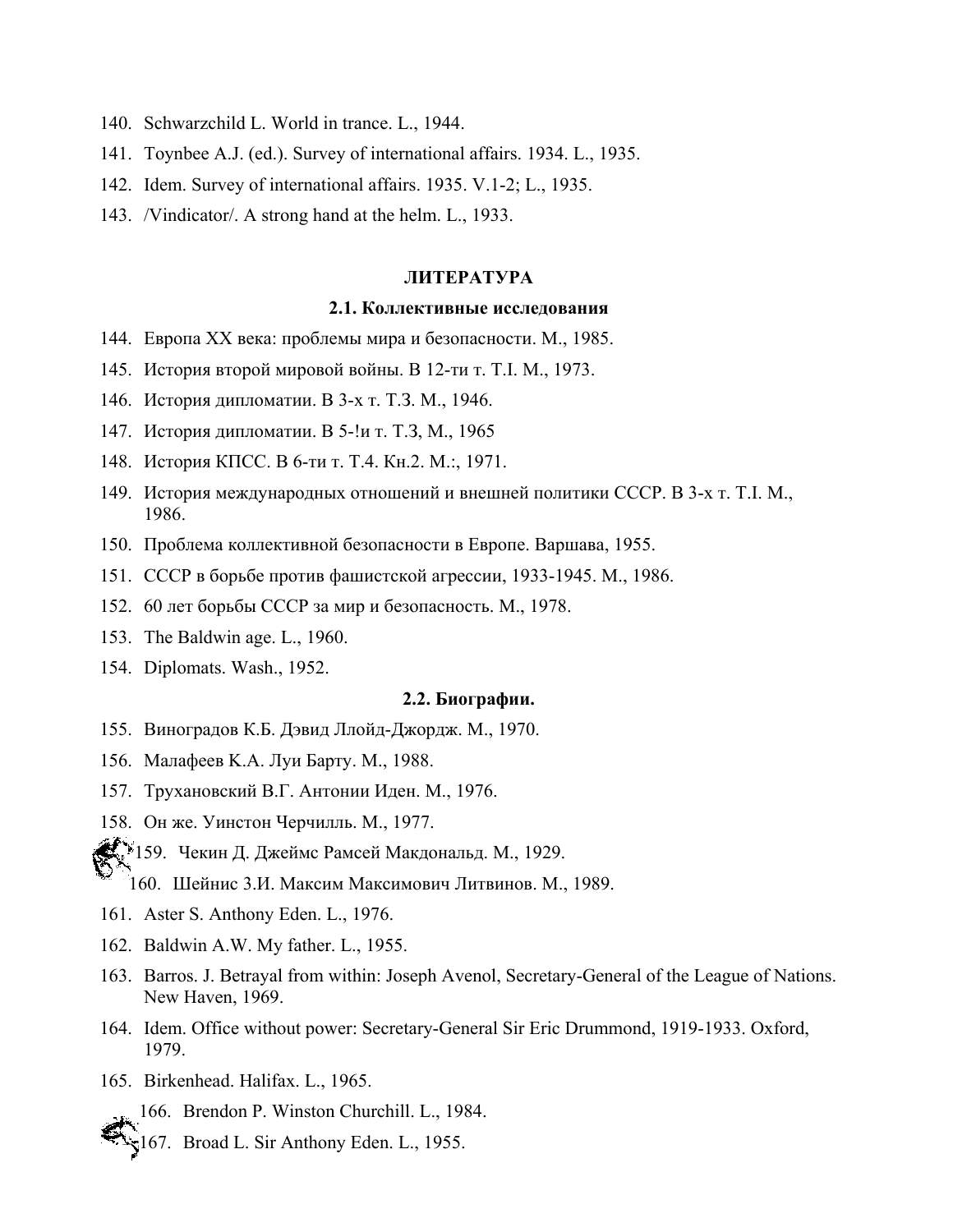- 168. Burridge J. Clement Attley. L., 1987.
- 169. Campbell-Johnson A. Sir Anthony Eden. L., 1955.
- 170. Carlton D. Anthony Eden. L., 1981.
- 171. Colvin J. Vansittart in Office. L., 1965.
- 172. Dallek R. Democrat and diplomat. N.Y., 1968.
- 173. Feiling K. The life of Neville Chamberlain. L., 1946.
- 174. Heineman J. Hitler's first foreign minister: Constantin Freiherr von Neurath. Boston-Los Angeles, 1979.
- 175. Iremonger L. The fiery chariot. L., 1970.
- 176. Langhorne E. Nancy Astor and her friends. N.Y.-Wash., 1974.
- 177. MacLeod.J. Heville Chamberlain. L., 1961.
- 178. Mahon J..Harry Pollitt. L., 1976.
- 179. Marguand D. Ramsay MacDomald. L., 1977.
- 180. Middlemas K., Barnes J. Baldwin: A biography. L., 1969.
- 181. Montgomery Hyde, H. Baldwin: An unexpected Prime Minister. L., 1973.
- 182. Kicolson H. King George V. L., 1952.
- 183. Petrie Ch. The Сhamberlain tradition. L., 1938.
- 184. Pope A. Maxim Litvinoff. N.Y., 1943.
- 185. Rhodes J. W. Churchill. L., 1970.
- 186. Roberts B. Stanley Baldwin: man or miracle? L., 1936.
- 187. Roskill S. Hankey: Man of secrets. In 3 vols. V.3. L., 1974.
- 188. Taylor A.J.P. Beaverbrook. L., 1972.
- 189. Terlecki O. Pulkownik Beck. Krakow, 1985.
- 190. Weir L. The tragedy of R.MacDonald. L., 1938.

#### **2.3. Монографические исследования и статьи**

- 191. Алпатова Г.М. Рабочий класс и эволюция двухпартийной системы Великобритании в 20-е года XX века //Проблемы британской истории. 1974. М., 1974. C.II8-I47.
- 192. Андропов И.Ю. Заключение //Европа в международных отношениях, I9I7-I939. И., 1979. С.404-418.
- 193. Аникин Г.В. Современный английский роман. Свердловск, 1971.
- 194. Белоусова З.С, Французская дипломатия накануне Мюнхена. М., 1964,
- 195. Она же. Франция и европейская безопасность, 1929-1939. М., 1976.
- 196. Бойко А.А. Обострение кризиса платежного баланса Англии. Киев, 1956.
- 197. Буханов Б.А. Роль государств Юго-Восточной Европы в военно-экономических приготовлениях фашистской Германии'(март 1935-ноябрь 1937 гг.) //Политика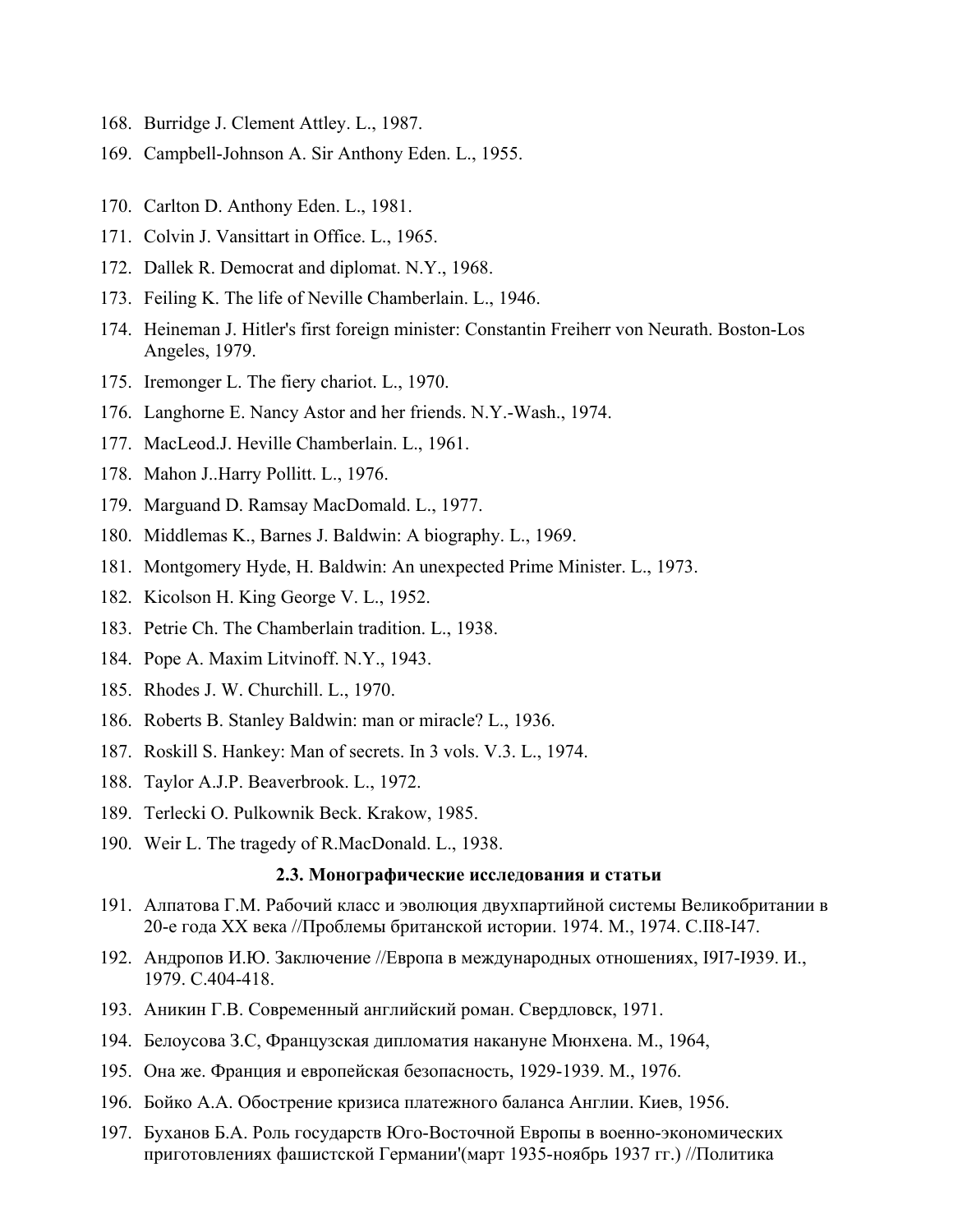великих держав на Балканах и Ближнем Востоке (I933-I94I). Вып.5. Свердловск, 1976. С.3-24.

- 198. Борисов Ю.В. СССР и Франция: 60 лет дипломатических отношений. М., 1984.
- 199. Вилунас Ю. Англия и пакт четырех держав в 1933 г. //Вестник Ленингр,ун-та. 1966. № 2. Бып.1. С.42-53.
- 200. Винцер Ю.И. Английские капиталовложения за границей. М.,I960.
- 201. Волков В.К. Внешнеполитические концепции германского империализма и их проявления б отношении со странами Центральной, Восточной и Юго-Восточной Европы //Германская восточная политика в новое .и новейшее время. Проблемы истории и историографии, М., 1974. С.3-31.
- 202. Он же. Германо-югославские отношения и развал Малой Антанты, 1933-1938. М., 1966.
- 203. Он же. Мюнхенский сговор и тенденции империалистической политики в период общего капитализма //Мюнхен - преддверие войны (исторические очерки). М. , 1988. С. 3-22.
- 204. Волков Ф. Д. СССР Англия. 1929-1945. М., 1964.
- 205. Он же. Тайны Уайтхолла и Даунинг-стрит. М. , 1980.
- 206. Галкин А.А. Германский фашизм. М. , 1988.
- 207. Гиленсен В.М. К вопросу о состоянии вооруженных сил Германии в годы Веймарской республики (I9I9-I932) //Германский империализм и милитаризм. М. , 1965. С. 277 - 314.
- 208. Гурович П.В. Английское рабочее движение накануне второй мировой войны. М. , 1967.
- 209. Дашичев В. И. Банкротство стратегии германского фашизма. В 2-х т. T.I. М., 1973.
- 210. Десятсков С. Г. Мюнхенская политика и английские военные ведомства //Проблемы британской истории. 1974. М. , 1974.
- 211. Он же. Уайтхолл инициатор мюнхенской политики //Мюнхен преддверие войны (исторические очерки). М., 1988. С.23-43.
- 212. Он же. Уайтхолл и "мюнхенская политика //Новая и новейшая история. 1979. № 3. C.127-141. C.I45-I59; № 5. C.I20-I35.
- 213. Он же. О взаимосвязи политики и стратегии британского империализма в 1931-1936 гг. //Причины возникновения второй мировой войны. М., 1982. С.259-268.
- 214. Дубинский Л. С. Монополии и экономика Англии. М., 1960.
- 215. Джордан В.М. Великобритания, Франция и германская проблема в I9I8-I939 гг. М., 1945.
- 216. Дюрозель Ж.-Б. Луи Барту и франко-советское сближение в 1934 г. //Французский ежегодник. 1961. М., 1962. С.444-457.
- 217. Илюхина P.M. Лига наций, I9I9-I934. М., 1982.
- 218. Зуев Ф.Г. Фашистская, угроза и проблема коллективной безопасности в Европе в 30-е гг. (Восточный пакт) //Германская восточная политика в новое и новейшее время.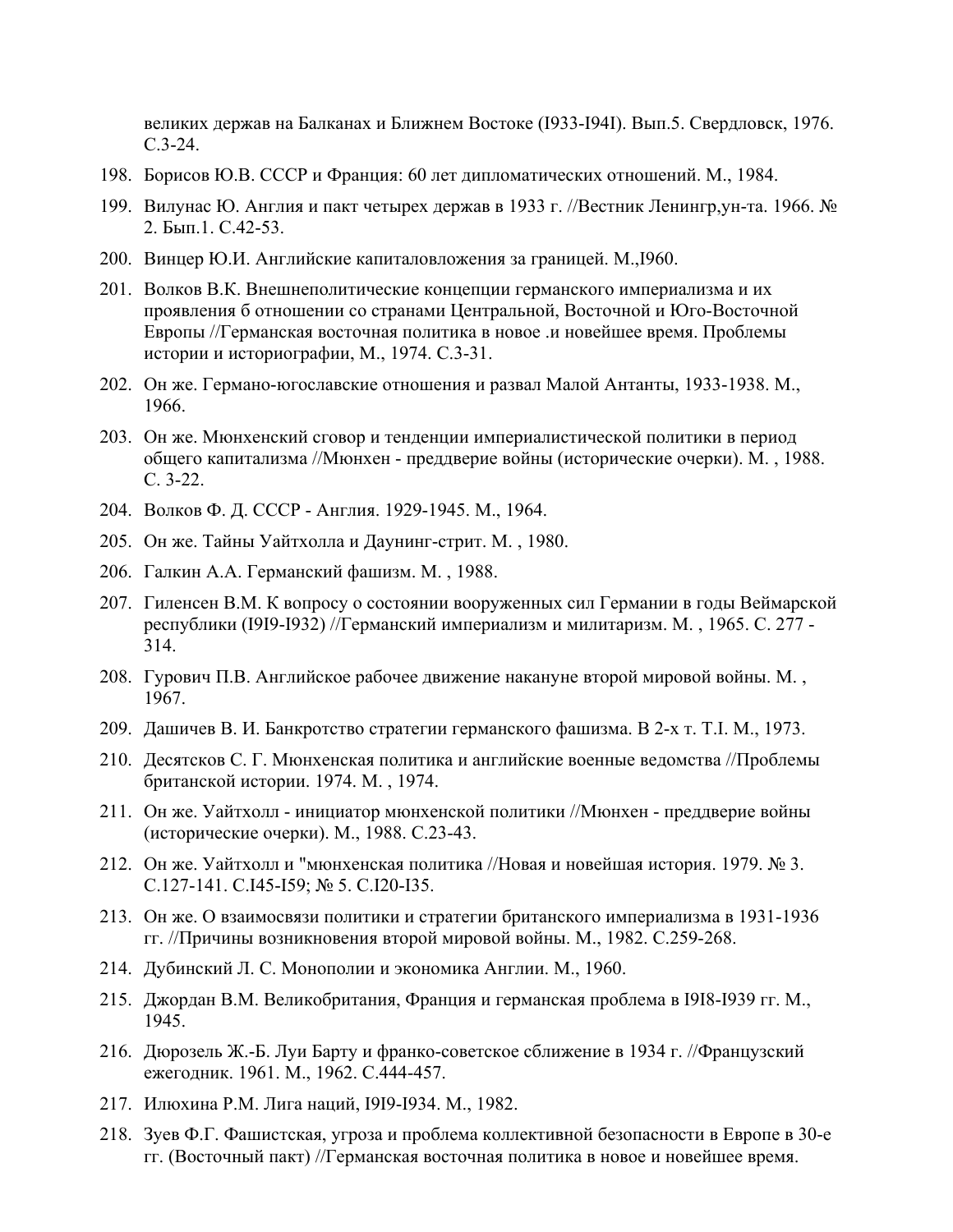Проблемы истории и историографии. М., 1974, С.222-238.

- 219. Кингстон-Макклори Э.Дж. Глобальная стратегия, М., 1959.
- 220. Кодаченко А. Англо-американское экономическое соперничество в период кризиса 1929-1933 гг. //Межимпериалистические противоречия на первом этапе общего кризиса капитализма. М., 1959. С.271-310.
- 221. Кочетков А. Англо-германское торговое соперничество накануне второй мировой войны //Межимпериалистические противоречия на первом этапе общего кризиса капитализма. М., 1959. С.18-51.
- 222. Кучинский Ю. История условия труда в Великобритании и Британской империи. М., 1948.
- 223. Лебедев Н.И. СССР в мировой политике. I9I7-I980. Ы., 1980. .
- 224. Максимычев И.О. Дипломатия мира против дипломатии войны: Очерк советскогерманских дипломатических отношений в 1933-, 1939 гг. М., 1981.
- 225. Малафеев К.А. Международные отношения и дипломатия: капиталистических государств в Европе в 1924-1936 гг. Рязань, 1988.
- 226. Миллибенд А. Парламентский социализм. М., 1964.
- 227. Михайленко В.И. Проект Восточного пакта и позиция Италии // Политика великих держав на Балканах и Ближнем Востоке в новейшее время. Вып.9. Свердловск, 1981. С.43-58.
- 228. Монин М.Е. Борьба СССР за коллективную безопасность в Европе и предотвращение второй-мировой войны //Вторая мировая война к современность. М., 1972. С.80-99.
- 229. Мысрина Е.М.- Англо-американские противоречия по колониальному вопросу в период подготовки второй мировой войны //Балканы и Ближний Восток в новейшее время. Сб.2. Свердловск,1973. С.52-78.
- 230. Мюллер-Гиллебранд Б. Сухопутная армия Германии. 1933-1945 гг. T.I. М., 1956.
- 231. Мэллали Ф. Фашизм в Англии. М., 1947.
- 232. Наринский М.М. Англия и Франция в послевоенной Европе. 1945-1947. М., 1972.
- 233. Нарочницкий А.Л. Внешняя политика СССР и проблемы европейской безопасности между двумя мировыми войнами //Новая и новейшая история. 1974. № 5. С.16-24.
- 234. Он же. Новые явления в дипломатии и проблема обеспечения мира в I9I9-I939 гг. //Вопросы истории. 1985. № 7. С.35-51.
- 235. Некрич A.M. Англо-германские противоречия по колониальному вопросу перед второй мировой войной //Вопросы истории. 1954. № 7. С.77-94.
- 236. Овсяный. И.Д. Тайна, в которой война рождалась. М., 1975.
- 237. Поздеева И.В. Англия и ремилитаризация Германии. 1933-1936. М., 1956.
- 238. Попов В.И. Дипломатические отношения между Англией и СССР(1929-1939). М., 1965.
- 239. Он же. Английская дипломатия и Восточный пакт //Новая и новейшая история. 1963. № 3. С.49-65.
- 240. Проэктор Д.М. Оруженосцы третьего рейха. М., 1971.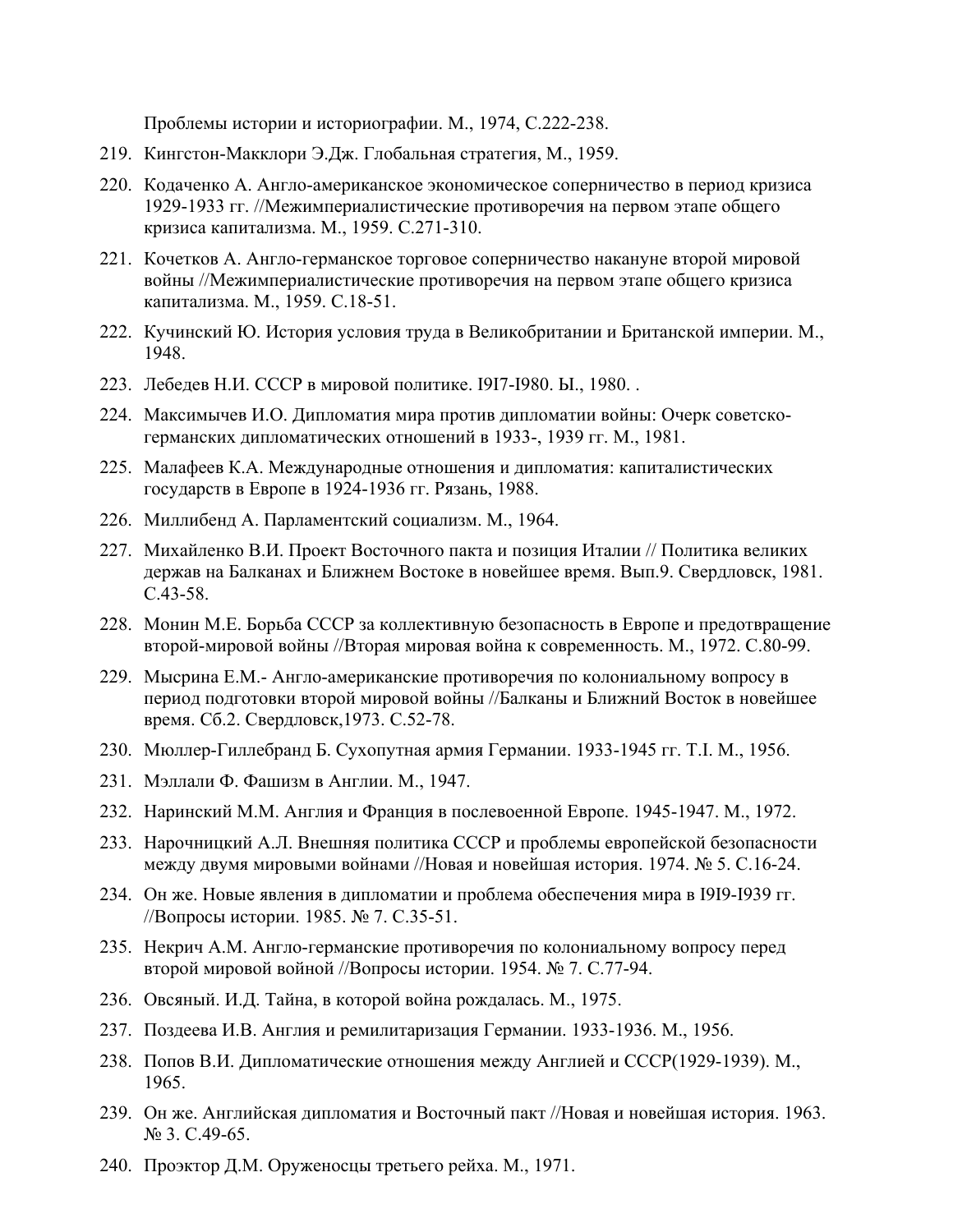- 241. Он же. Фашизм: дуть агрессии и гибели. М., 1989.
- 242. Рахманинов Ю.Н. Проблема европейской безопасности: исторический опыт ее решения, I9I7-I977. М., 1979.
- 243. Ричардс Д., Сондерс Х. Военно-воздушные силы Великобритании во второй мировой войне. М., 1963.
- 244. Руге Ф. Война на море. 1939-1945. М., 1957.
- 245. Рыжиков В.А. Зигзаги дипломатии Лондона. М., 1973.
- 246. Он же. Советско-английские отношения. Основные этапы истории. М., 1987.
- 247. Рябоконь С.И. Позиция стран Балканской Антанты в период переговоров о Восточном пакте (февраль-октябрь 1934 г.) //Политика великих держав на Балканах и Ближнем Востоке (1933-1943). Вьш.6. Свердловск, 1977. С.3-28.
- 248. Сиполс В.Я. Внешняя политика Советского Союза, 1933-1935. М., 1980. ^
- 249. Он же. Дипломатическая борьба накануне второй мировой войны. М., 1979.
- 250. Скопин В.И. Милитаризм. Исторические очерки. М., 1956.
- 251. Случ С.З. Внешняя политика фашистской Германии. 1933^1939 гг. Основные этапы подготовки к войне //Европа в международных отношениях, .1917-1939. М., 1979. С.206-
- 252. Смирнова Н.Д. Франко-итальянское сближение середины 30-х годов: соглашение или соглашательство? //Французский ежегодник. 1985/М., 1987. С.-66-85.
- 253. Солонцов З.М. Дипломатическая борьба США за господство на море и противоречия морских держав. 1918-1945. М., 1962.
- 254. Трухановский В.Г. Внешняя политика Англии на первом этапе общего кризиса капитализма, I9I8-I939. М., 1962.
- 255. Ушаков В.М. Внешняя политика гитлеровской Германии. М., 1961.
- 256. Фомин В.Т. Агрессия фашистской Германии в Европе. 1933-1939. М., 1963.
- 257. Хайцман В.М. СССР и проблема разоружения (между первой и второй мировыми войнами). М., 1959.
- 258. Хвостов В.М., Некрич A.M. Как возникла вторая мировая война. М., 1959.
- 259. Чубарьян А.В. В преддверии второй мировой войны //Коммунист. 1988. № 14. C.I02-  $II2$
- 260. Aldcroft D.H. The interwar economy: Britain, 1919-1939. N.Y., 1970.
- 261. Andrews E.M. A history of Australian foreign policy. Melbourne, 1984.
- 262. Barnes J.J., Barnes P.P. Hitler's Mein Kampf in Britain and America. A publishing history. Cambridge, 1981.
- 263. Barnett C. The collapse of British power. N.Y., 1972.
- 264. Baumont M. The origins of the Second World War. New Haven. L., 1978.
- 265. Beloff M. The foreign policy of Soviet Russia. In 2 vols. V.1. L., 1949.
- 266. Blythe E. The age of illussion. L., 1963.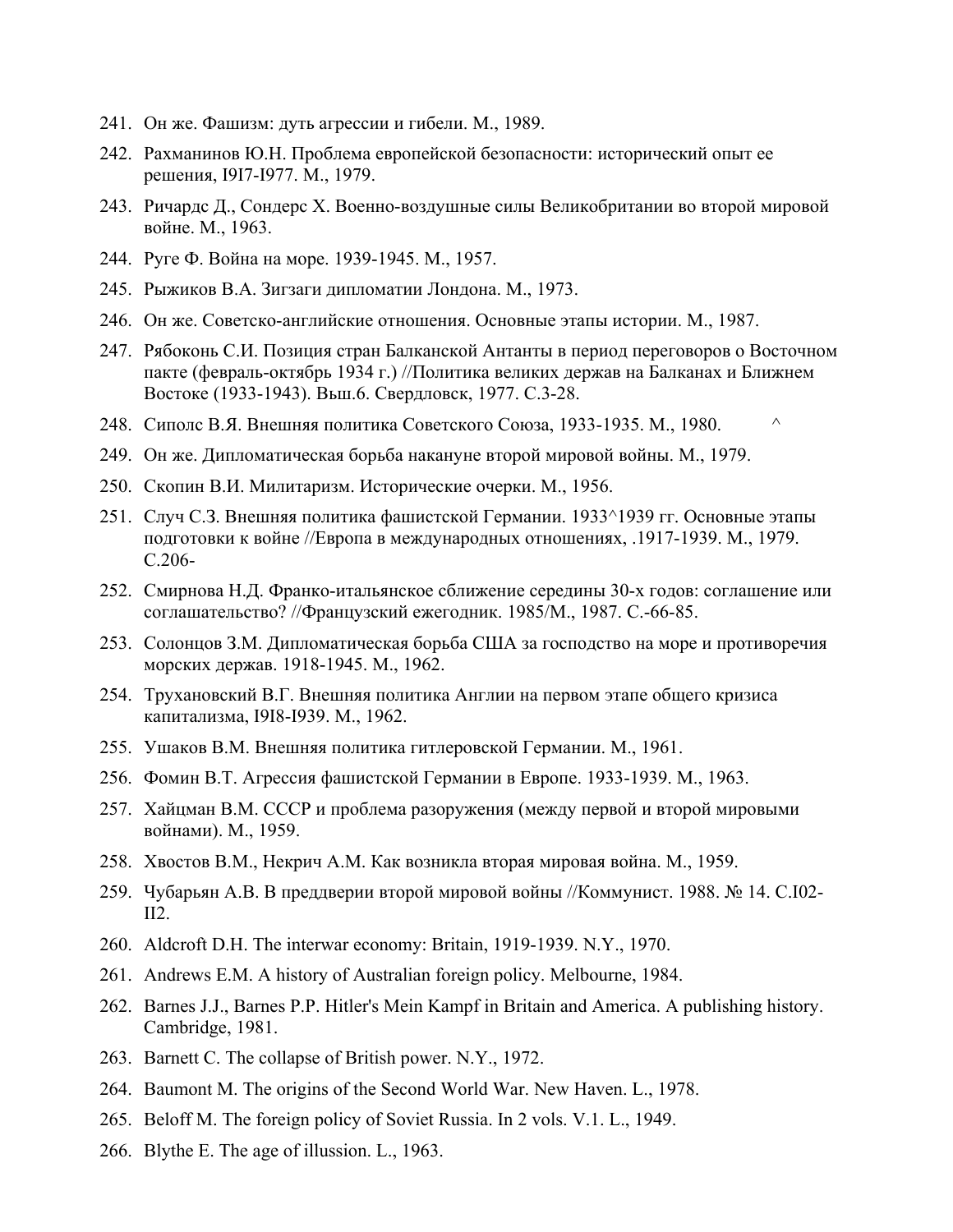- 267. Bloch Ch. Great Britain, German.rearmament and the Naval Agreement of 1935 //European Diplomacy. Chicago, 1972. P.125-151.
- 268. Borejsza J. Mussolini byl pierwszy... W-wa, 1979.
- 269. Bulloch A. Hitler. A study in tyranny. N.Y., 1964.
- 270. Brzezinski A.M. Dyplomacje franouska a "plan MacDonalda" z 16 marca 1933 //Acta Universitatis Lodziensis. Folia Historica. 1981. N 8. Str.58-73.
- 271. Bulhak H. W sprawie oceny strategicznego zagrozenia Polski 2 maja 1934 //Wojskowy Przeglad Historyczny. 1970. N 3. Str.370-372.
- 272. Carr E.H. International relations between the two world wars. L., 1948.
- 273. Carsten Я.Ь. Britain and the Weimar Republic. N.Y., 1984.
- 274. Cassels A. Switching partners //The Origin of the Second World War reconsidered. Boston, 1986. P.167-181.
- 275. Chastenet J. Winston Churchill et 1'Angleterre du XXe siecle P., 1956.
- 276. Coates W.P., Coates Z.K. A history of Anglo-Soviet relations. In 2 vols. Vol.1. L., 1944.
- 277. Clayton A. The British empire as a superpower, 1919-1939. Athens, 1986.
- 278. Cross C. The fall of the British empire. L., 1968.
- 279. Cross C. The fascists in Britain. L.t 1961.
- 280. Connell J. The "Office": A study of British foreign policy and its makers, 1919-1951. L., 1958.
- 281. Dallek R. Franklin D. Roosevelt and American foreign policy, 1932-1945. N.Y., 1979.
- 282. Deakin M.F.W. Anglo-French policy in relation to S.-E. Europe, 1936-1939 // Les relations franco-britanniques de 193:5 a 1939. P., 1975. P.63-90.
- 283. Deist W. Le probleme du rearmament allemand dans les annees 1933-1936 // La France et 1'Allemagne. P., 1980. P.49-74.
- 284. Douglas R. The history of the Liberal Party, 1895-1970. L., 1971.
- 285. Duroselle J.B. L'histoire diplomatiques a nos jours. P., 1969.
- 286. Dyck H.L. Weimar Germany and Soviet Russia, 1926-1933. N.Y., 1965.
- 287. Endicott S.L. Diplomacy and enterprise: British China policy. 1933-1937. Manch.- Vanconver, 1975.
- 288. Furnia A.H. The diplomacy of appeasement. Wash., 1960.
- 289. George M. The warped vision; British foreign policy, 1933-1939. Pittsburgh, 1965.
- 290. Gibbs N.H. Grand Strategy. V.I. Rearmament policy. L., 1976.
- 291. Gilbert M. The roots of appeasement. L., 1966.
- 292. Gilbert M., Gott R. The appeasers. L., 1963.
- 293. Gordon M.R. Conflict and consensus in Labour foreign policy, 1914-1965. Stanford, 1969.
- 294. Graham C.S. The politics of naval supremacy. Cambridge,1965.
- 295. Granzow B. A mirror of nazism. British opinion and the emergence of Hitler. 1929-1933. L.,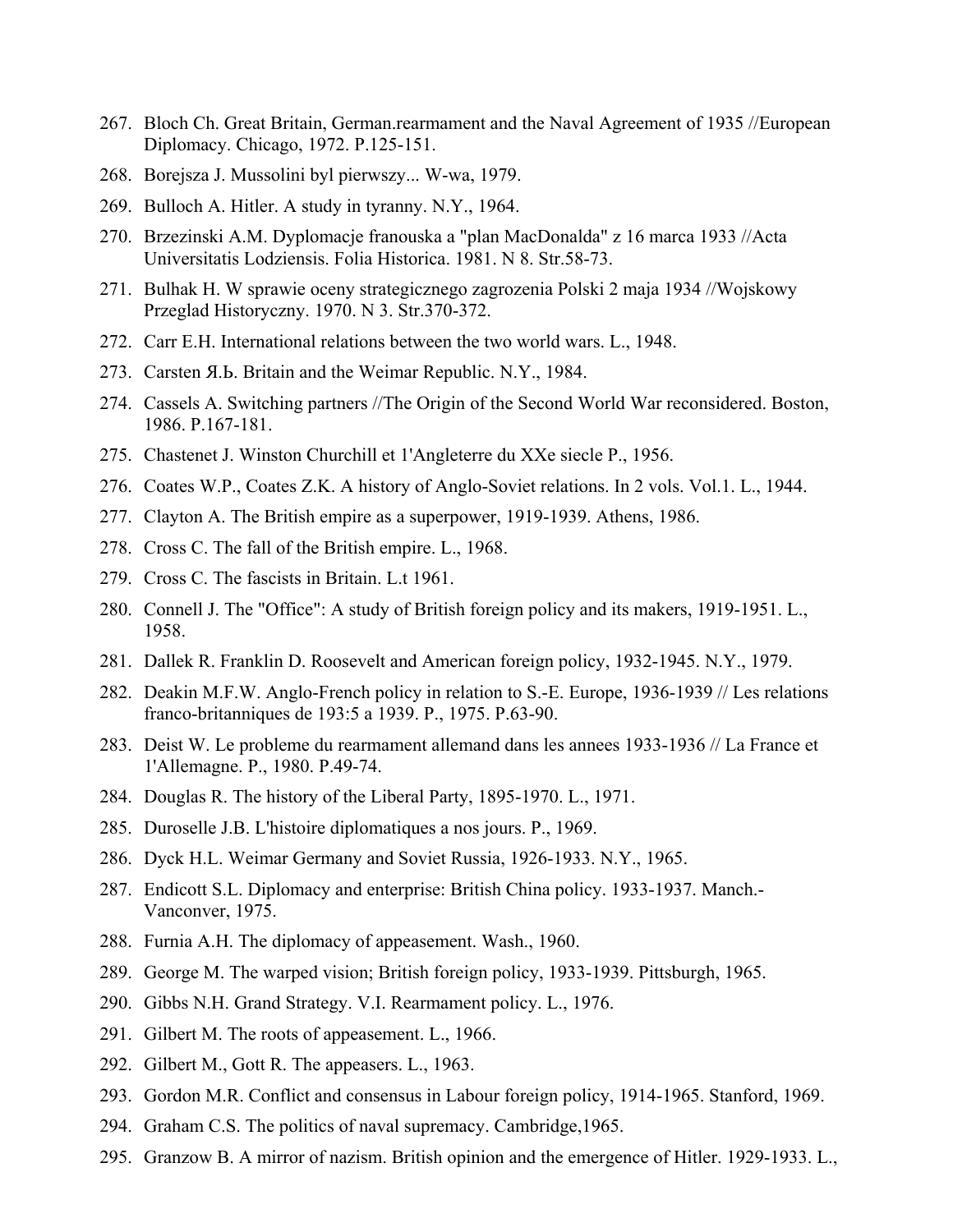1964.

- 296. Haigh R.H., Morris D.S., Peters A.R. Soviet foreign policy, the League of Nations and Europe, 1919-1939. Sheffield, 1986.
- 297. Hall O. Britain, America and arms control, 1921-1937. L., 1987.
- 298. Harasimowicz A. Rola armii ladowey a brityjskie postulaty rozbrojenia ladowego, 1919- 1939 //Acta Universitatis Lodziensis. Folia Historical 1983. N 17. Str.129-157.
- 299. Haraszti E.H. Treaty-breakers or "realpolitiker"? The Anglo-German Naval Agreement of June 1935. Boppard am Rhein, 1974.
- 300. Haslam J. The Soviet Union and the struggle for collective security in Europe. 1933-1939. L., 1984.
- 301. Havinghurst A. Twentieth-century Britain. N.Y., 1962.
- 302. Hinsley F.H. Command of the Sea. L., 1950.
- 303. Hobsbawm E. Industry and Empire: from 1750 to the present day. Harmondsworth, 1968.
- 304. Holland R. Britain and the Commonwea-lth alliance. 1918-1939. L., 1981.
- 305. Howard M. British military preparations for the Second World War //Retreat from power. In 2 vols. V.I. L., 1981. P.102-117.
- 306. Howard M. The continental commitment. Bungay, 1974.
- 307. Idem. War and the liberal conscience. Oxford-Toronto-Melbourne, 1981.
- 308. Idem. War in European history. L.-Oxford-N.Y., 1976.
- 309. Hutt A. British trade unionism: A short history. L., 1975.
- 310. James R.R. The British revolution. British Politics, 1880-1939. In 2 vols. V.2. L., 1977.
- 311. Jarausz K.H. The Pour Power pact. Madison, 1965.
- 312. Johnson F.W. Defence by Committee. Oxford, 1960.
- 313. Jones B. The Russia complex: The British Labor party and Soviet Union. Machester, 1977.
- 314. Jurkiewicz J. Pаkt Wschodni. W-wa, 1963.
- 315. Kaiser D. Economic diplomacy and the origins of the Second World War. Princeton, 1980.
	- 316. Kennedy M.D. The estrangement of Great Britain and Japan, 1917-1935. Manchester, 1969.
		- 317. Kennedy P. The realities behind diplomacy. L., 1985.
		- 318. Idem. The rise and fall of British naval mastery. N.Y.,1976.
		- 319. Idem, Strategy and diplomacy, 1870-1945. L., 1983.
		- 320. Kochan L. The struggle for Germany, 1914-1945. Edinburgh,1963.
	- 321. Koszel B. Rywalizacja niemiecko-wloska w Europie srodkowej na Balkanach. Poznan, 1987.
	- 322. Kulak Z. Angielsko-niemiecka umowa morska z 18 czerwca 1935 roku // Przeglad Zachodni. 1963. N 3. Str.37-60.
	- 323. Lafore L. The end of glory. An interpretation of the origins of World War II. Philad-K.Y.,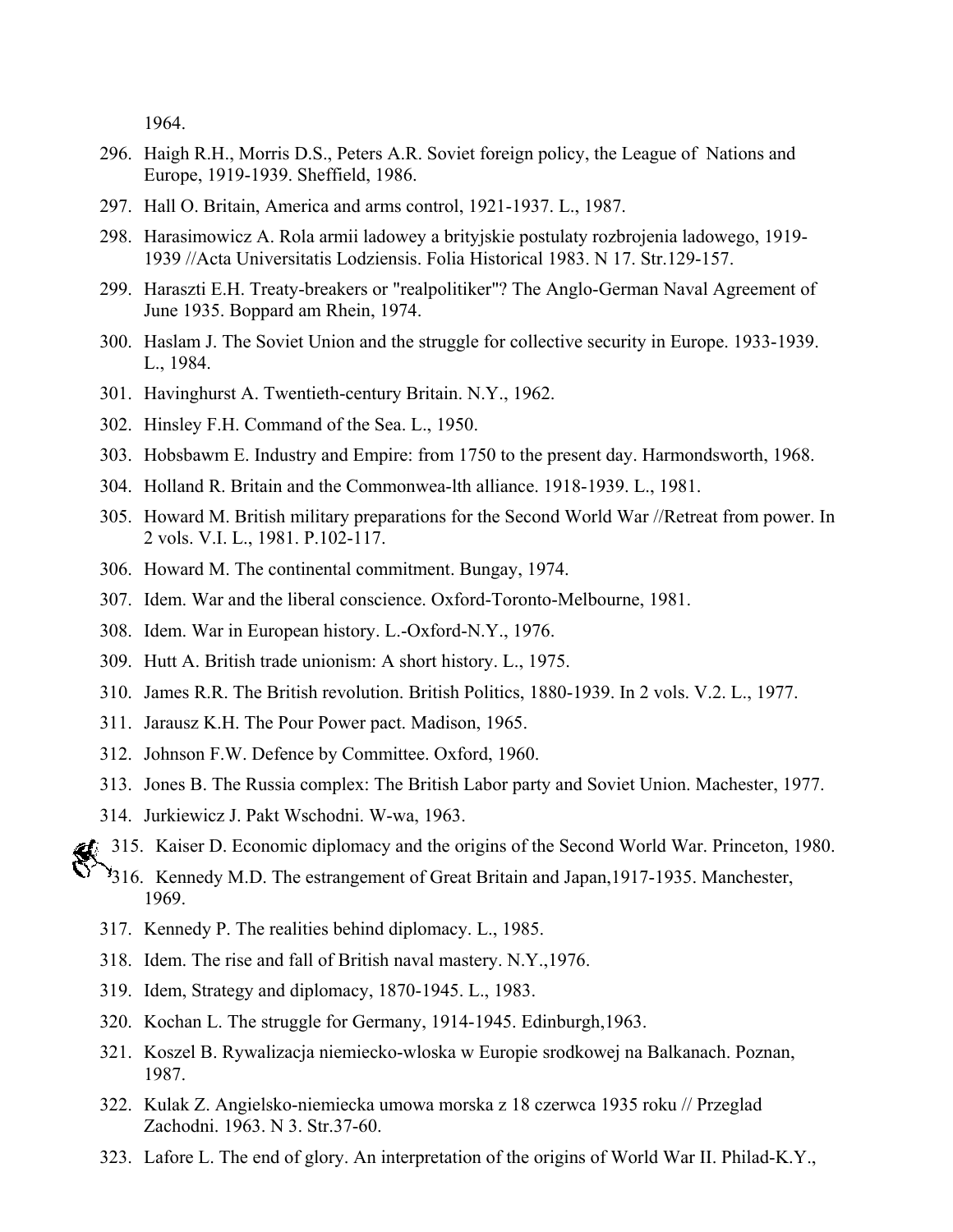1970.

- 324. Liddell Hart B.H. The revolution in warfare. L., /1947/.
- 325. Lindsay T.F., Harrington M. The Conservative party, 1918-70. /L.-Basingstoke/, 1974.
- 326. Louis W.R. British strategy in the Far East4 1919-39. Oxford, 1971.
- 327. Low A. D. The Soviet Union, the Austrian Communist Party and the Anschluss question, 1918-1938 //Slavic Review. 1980. V.39. N 1. P.1-26.
- 328. Martin D.A. Pacifism: A historical and sociological study. L., 1965.
- 329. Marwick A. Britain in the century of total war. Boston, 1968.
- 330. Mazur Z. Pakt czterech. Poznan, 1979.
- 331. McKenzie R.T. British political parties: The distribution of power within the Conservative and Labour parties. Mel-. bourne-L.-Toronto, 1955.
	- 332. Medlicott N. Appeasers ; and warmongers. Oulu, 1972.
	- 333. Idem. Britain and Germany: the search for agreement // Retreat from power. In 2 vols. Vol.1. L., 1981. P.78-101.
	- 334. Middlemas K. Diplomacy of illussion. L., 1971.
	- 335. Naylor J.F. Labour's international policy: The Labour party in the 1930. L., 1969.
	- 336. Northedge F.S. The League of Nations. Its life and times. 1920-1946. Leicester, 1986.
	- 337. Idem. The troubled giant: Britain among the great powers, 1916-1939. L., 1966.
	- 338. Northedge P.S., Grieve M.J. A hundred years of international relations, L., 1974\*
	- 339. Paley B.J. P. Hitler and the forgotten Nazis. Chapel Hill,1981.
	- 340. Pimlott B. Labour and the Left in the 1930. Cambridge, 1977.
	- 341. Piszczkowski T. Anglia a Polska. 1914-1939. W swdetle dokumentow brytyjskich. L., 1975.
	- 342. Presseisen E.L. Amiens and Munich: Comparisons in appeasement. The Hague, 1978.
	- 343. Peden G. British Rearmament and Treasury, 1932-1939. Edinburgh, 1979.
	- 344. Radice L. Prelude to appeasement: East Central European diplomacy in the early 1930s. Boulder, 1981.
	- 345. Reynolds P.A. British foreign policy in the interwar years. L. etc., 1954.
	- 346. Robertson E.M. Hitler's prewar policy and military plans. 1933-1939. L., 1963.
	- 347. Idem. Mussolini as empire-builder: Europe and Africa, 1932-1936. L., 1977.
	- 348. Rock W. British appeasement in the 1930s. L., 1977.
	- 349. Roskill S.W. The strategy of sea power. L., 1962.
	- 350. Rostow N. Anglo-French relations, 1934-36. N.Y., 1984.
	- 351. Rowse A.L. Appeasement: A study in political decline. 1933-1939. N.Y., 1961.
	- 352. Saebury P. The Wilhelmstrasse. A study of German diplomats under the Hazy regime. Berkley-Los Angeles, 1954.
	- 353. Salvemini G. Prelude to World War II. L., 1953. 354.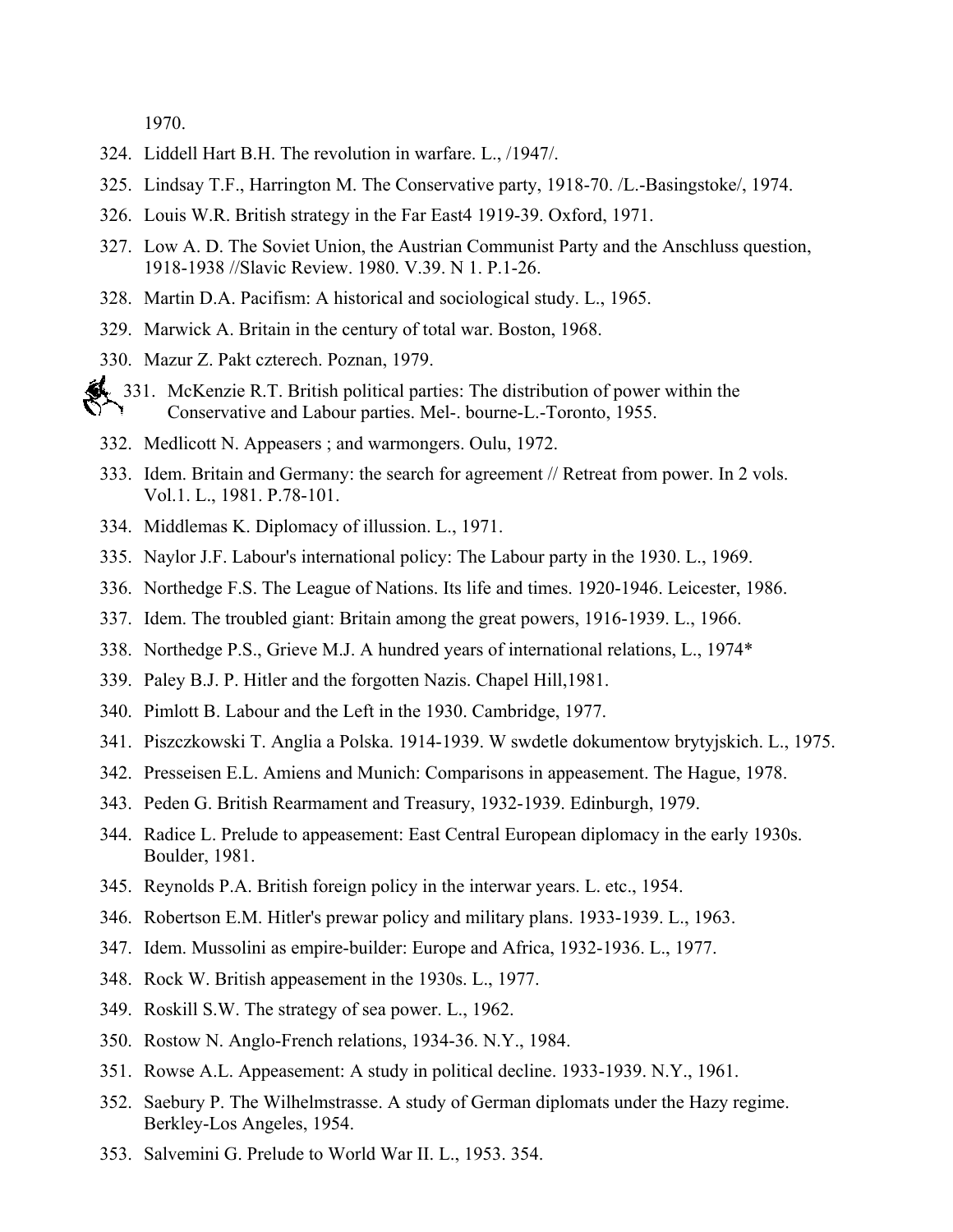- 354. Samra C.S. India and Anglo-Soviet relations (1917-1947). Bombay, 1959.
- 355. Schuman P.L. Europe on the eve. The crisis of diplomacy, 1933-39. N.Y., L., 1939.
- 356. Scott G. Le pacte franco-sovietique: Alliance contre Hitler. P., 1965.
- 357. Idem. The rise and fall of the League of Nations. L., 1973.
- 358. Seaman L.Ch.B. Post-Victorian Britain: 1902-1951. L., 1977.
- 359. Shay R.P. British rearmament in the thirties: politics and profits. Princeton, 1977.
- 360. Skrzypek A. Strategia pokoju. W-wa, 1979.
- 361. Stevenson J. Myth and reality: Britain in the 1930s //Crisis and controversy. L., 1976. P. 90- 109.
- 362. Taylor A.J.P. English history. 1914-1945. N.Y.-Oxford, 1965.
- 363. Idem. The origins of the Second World War. L., 1961.
- 364. Idem. The troublemakers. Dissent over foreign policy, 1792-1939. L., 1956.
- 365. Taylor Ph.M. The projection of Britain: British Overseas publicity & propaganda, 1919-39. Cambridge, 1981.
- 366. Thompson N. The anti-appeasers. Oxford, 1971.
- 367. Villari L. Italian foreign policy under Mussolini. N.Y., 1956.
- 368. Waites N. The depression years // Troubled neighbours. L., 1971. P.125-157.
- 369. Waley D. British public opinion and the Abyssinean War. 1935-1936. Worcester, 1975.
- 370. Walters P.P. A history of the League of Nations. N.Y.,Toronto, 1952.
- 371. Ward J.M. Changes in Britain, 1919-1957. Melbourne,1968.
- 372. Watt D.C. British intelligence and the coming of the Second World War in Europe //Knowing one's enemy. Princeton, 1984. P.237-270.
- 373. Idem. Too serious a business: European Armed Forces and the coming of the Second World War. L., 1974.
- 374. Idem. Personalities and policies. L., 1965.
- 375. Idem. Restraints on war in the air before 1945 //Restraints on war. Oxford, 1979. P.57-78.
- 376. Idem. Succeeding John Bull. L., 1984.
- 377. Wheeler-Bennett J.W. The Nemesis of power: The German Army in politics, 1918-45. L., 1967.
- 378. Wojciechowski M. Stosunki polsko-niemieckie, 1933-1938. Poznan, 1980.
- 379. Wolfers A. Britain and Prance between World Wars. N.Y., 1966.
- 380. Wood A. Great Britain, 1900-1965. L., 1978.
- 381. Young R. In command of France: French foreign policy and military planning, 1933-40. Cambridge (Mass.), 1978.
- 382. Zacharias M.J. Jozef Beck i "polityka rownonagi" //Dzieje Nainowsze. 1988. N 2. Str.3-35.

#### **2.4. Историография и методология**